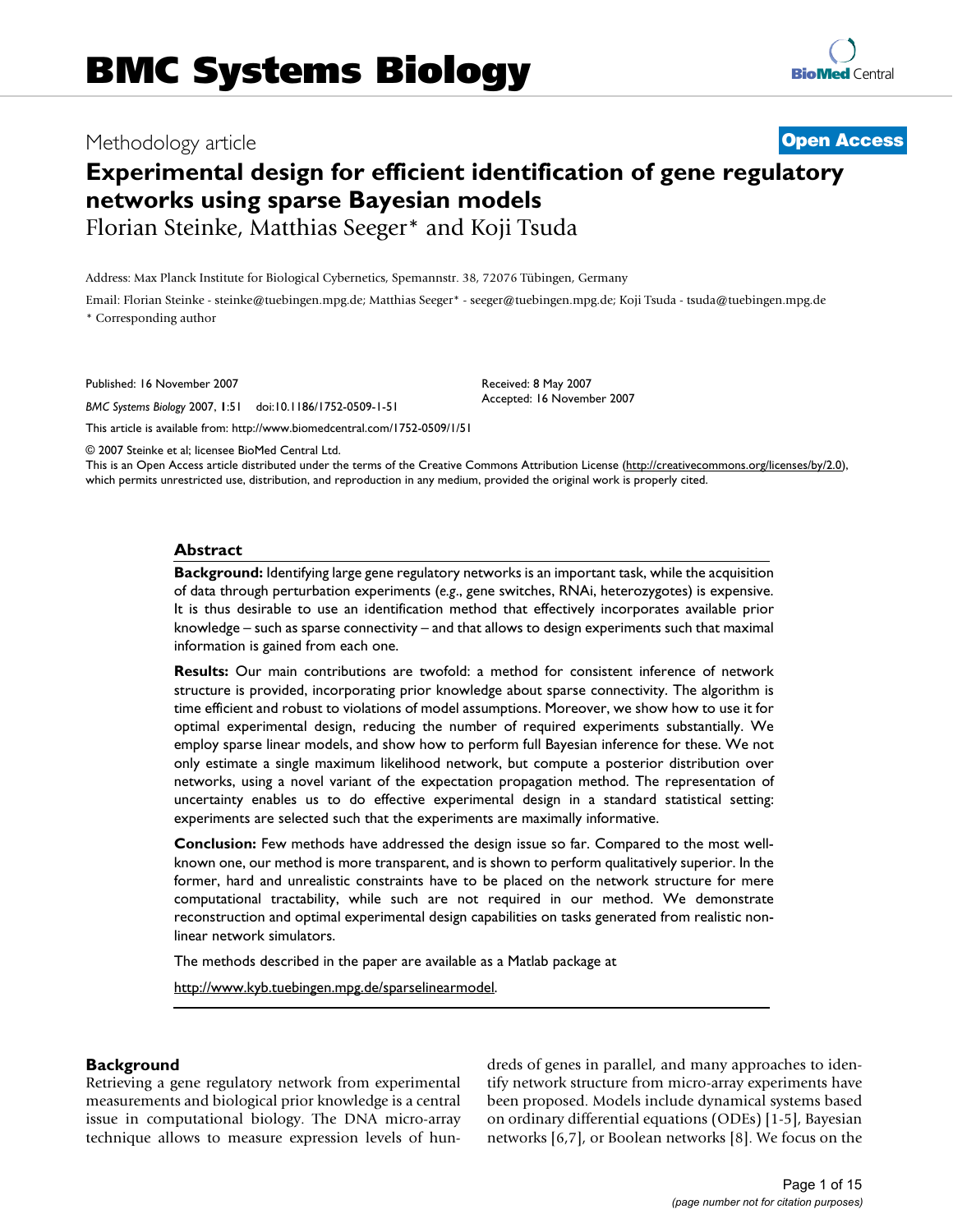ODE setting, where one or few expression levels are perturbed by external means, such as RNA interference [9], gene toggle switches (plasmids) [10], or using diploid heterozygotes, and the network structure is inferred from changes in the system response. So far only few studies investigate the possibility of designing experiments *actively*. In an active setting, *experimental design* is used to choose an order of perturbations (from a set of feasible candidates) such that maximum novel information about the underlying network is obtained in each experiment. Multi-gene perturbations are becoming increasingly popular, yielding more informative data, and automated datadriven design technologies are required to deal with the combinatorial number of choices which can be opaque even for a human expert.

Identifying (linear) ODE systems from observations and experimental design are well developed within the control community [11]. However, in the systems biology context, only very few measurements are available compared to the dimension of the system (*i.e*. number of genes), and experiments leading to such observations are severely restricted. Biological measurements are noisy, and time resolution is low, so that in practice only steady states of a system may be accurately measurable. On the other hand, there are no real-time requirements in biological control applications, and more advanced models and analysis can be used. A large body of biological knowledge can be used to counter the small number of observations, for example by specifying a prior distribution within a Bayesian method. The standard system identification and experimental design solutions of control theory may therefore not be well-suited for biology.

We propose a full Bayesian framework for network recovery and optimal experimental design. Given many observed genes and rather few noisy measurements, the recovery problem is highly under-determined, and a prior distribution encoding biological knowledge about the connectivity matrix does have a large impact. One of the key assumptions is network sparsity, which holds true for all known regulatory networks. We adopt the linear model frequently used in the ODE setting [1,2,4,5,12], but use a sparsity-enforcing prior on the network matrix. The sparse linear model is the basis of the *Lasso* [13], previously applied to the gene network problem in [12]. However, they simply estimate the single network maximizing the posterior probability from passively acquired data, and do not address experimental design. We closely approximate the Bayesian posterior distribution over connectivity matrices, allowing us to compute established design criteria such as the information gain, which cannot be done using maximum a posteriori (MAP) estimation. The posterior distribution cannot be computed in closed form, and obtaining an accurate approximation efficiently

is challenging. We apply a novel variant of the recent expectation propagation algorithm towards this end.

Many other approaches for sparse network recovery have been proposed. In [1], the space of possible networks (as computed by a SVD) is scanned for the sparsest solution. A sparse Bayesian model is proposed in [14], see also [15]. While there is some work on experimental design for boolean networks [16] and Bayesian causal networks [17], none of the above mentioned methods have been used towards this goal. Experimental design remains fairly unexplored in the sparse ODE setting, with the notable exception of [3]. We compare our approach to theirs, finding our method to perform recovery with significantly less experiments and running much faster. Our method is more robust to observation noise frequently present for biological experiments, and somewhat more transparent and in line with statistical practice. Finally, their method consists of a combinatorial search and is therefore only applicable to networks with uniformly small in-degree, an assumption invalid for many known regulatory networks, *e.g*. [18].

# **Results and Discussion** *Algorithm*

# *Our Model*

We start with the common linearized ODE model: expression levels  $x(t) \in \mathbb{R}^N$  of *N* measured genes at time *t* are modeled by the stochastic dynamical system

$$
dx(t) = f(x(t))dt - u(t)dt + dW(t).
$$
 (1)

Here,  $f: \mathbb{R}^N \to \mathbb{R}^N$  describes the non-linear system dynamics, *u*(*t*) is a user-applied disturbance, and *dW* (*t*) is white noise. With  $u(t) \equiv 0$ , we assume that the system settles in a steady state, and we linearize the system around that point. In this setting, a perturbation experiment consists of applying a constant  $u(t) = u$ , then measuring the difference *x* between new and undisturbed steady state. Under the linearity assumption, we have that

$$
u = Ax + \varepsilon, \tag{2}
$$

where *A* is the *system matrix* with entries *aij*, the non-zero  $a_{ii}$  describing the gene regulatory network. The noise  $\varepsilon$ is assumed to be i.i.d. Gaussian with variance  $\sigma^2$ . We focus on steady state differences, as in [3]. Time course measurements are modelled linearly in [4,5], and our method can easily be formulated in their setup as well. We assume that the disturbances  $u$  do not drive the system out of the linearity region around the unperturbed steady state. While this seems a fairly strong assumption, our simulation experiments show that effective network recovery is possible even if it is partly violated.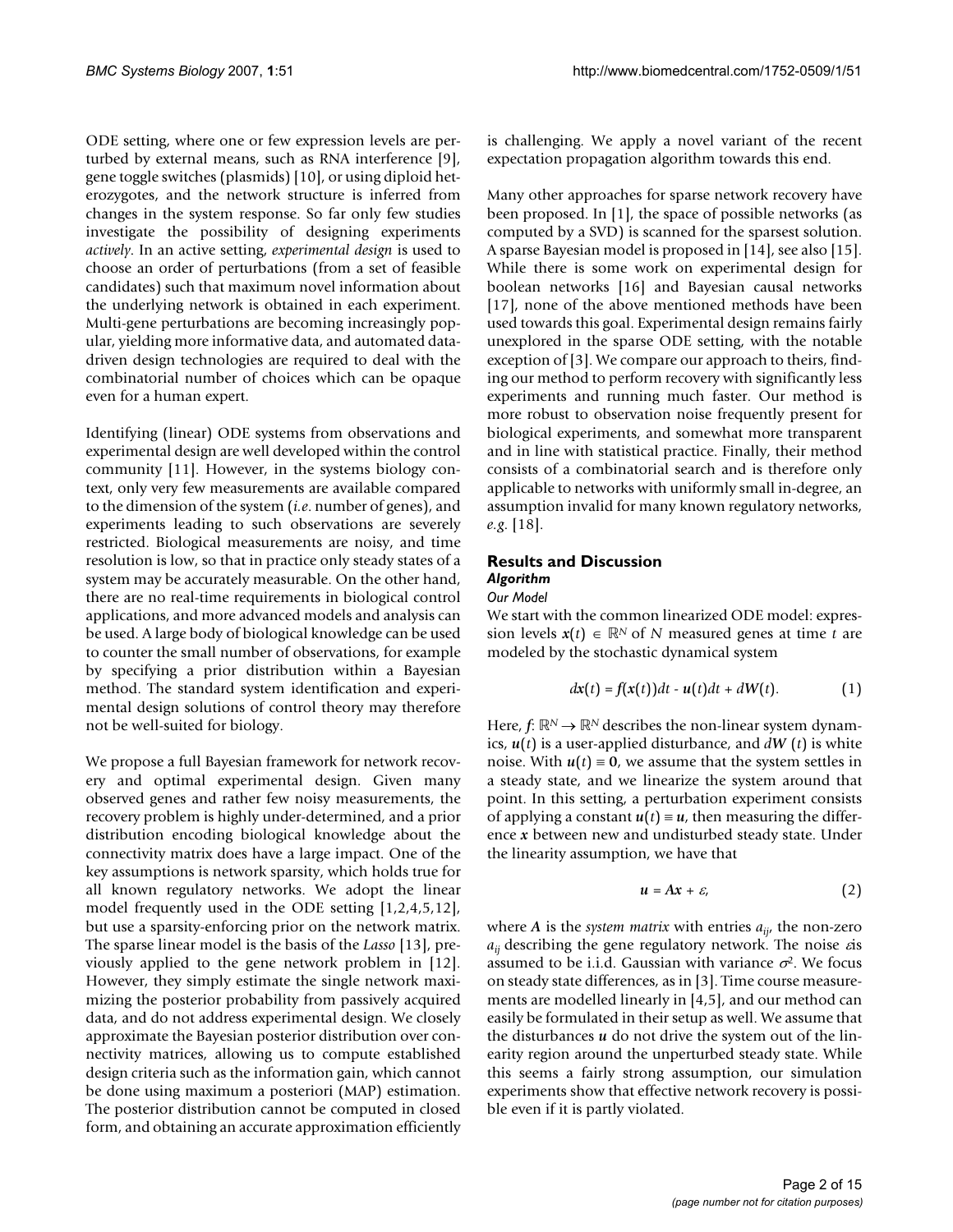Our contribution to this standard linear regression formulation is a Bayesian model, incorporating prior information about *A*, namely its sparsity. The unknown matrix *A* is inferred via a posterior distribution, rather than merely estimated, allowing us to perform experimental design within a statistically optimal framework.

Observations are denoted *X* =  $(x_1 ... x_m)^T$ , *U* =  $(u_1 ... u_m)^T$ , and the Bayesian posterior is

$$
P(A|U, X) \propto P(U|A, X)P(A), \tag{3}
$$

where the likelihood is  

$$
P(U | A, X) = \prod_{j=1}^{m} N(u_j | Ax_j, \sigma^2 I), \text{ owing to (2)}.
$$

Note that typically *m < N*, certainly in early stages of experimental design, and *U* = *XA* has no unique solution. In this situation, the encoding of knowledge in the prior *P*(*A*) is of large importance. True biological networks are known to be sparsely connected, so we would expect sparse network matrices *A*. The prior should force as many entries of *A* close to zero as possible, at the expense of allowing for fairly large values of a few components. It should be a *sparsity prior*.

We employ a *Laplace* prior distribution

$$
P(A) = \prod_{i,j} P(a_{ij}), \quad P(a_{ij}) = \frac{\tau}{2} e^{-\tau |a_{ij}|}. \tag{4}
$$

It is instructive to compare the Laplace against the Gaussian distribution, which is commonly used as prior in the linear model. The Laplace puts much more weight close to zero than the Gaussian, while still having higher probabilities for large values. The implications are depicted in Figure 1, see also [15]. In fact, the Gaussian prior is used with the linear model mostly for convenience, since the posterior is Gaussian again and can be computed easily [19]. Even within our framework, computations with a Gaussian prior are significantly more efficient than with a Laplace. However, our results prove that theoretical arguments in favour of the Laplace prior do have real practical weight, in that the computational advantages with the Gaussian are paid for by a much worse predictive accuracy, and identification needs significantly more measurements than for the Laplace.

The bi-separation characteristic of the Laplace prior into few large and many small parameters (which is not present for the Gaussian) is embodied even more strongly in other sparsity priors, such as "spike-and-slab" (mixture of narrow and wide Gaussian), Student-*t*, or distributions



**Figure 1** 

**The Choice of Model**. Three prior distribution candidates over network matrix coefficients: Gaussian, Laplace, and "very sparse" distribution ( $P(a_{ii}) \propto \exp(-\tau |a_{ii}|^{0.4})$ ). We show contour plots of density functions over two entries, coloured areas contain the same probability mass for each of the distributions. Upper row: prior distributions (unit variance), and likelihood for single measurement (linear constraint with Gaussian uncertainty). Lower row: corresponding posterior distributions. The Gaussian is spherically distributed, the others shift probability mass towards the axes, giving more mass to sparse tuples  $(≥ 1$  entry close to 0). This effect is clearly visible in the posterior distributions. For the Gaussian prior, the area close to the axes has rather low mass. The Laplaceposterior is skewed: more mass is concentrated close to the vertical axis. Both posteriors are log-concave (and unimodal). The "very sparse"-posterior is shrunk towards the axes more strongly, sparsity is enforced stronger than for the Laplace prior. But it is bimodal, giving two different interpretations for the single observation. This multimodality increases exponentially with the number of dimensions, rendering accurate inference very difficult. The Laplace prior therefore is a good compromise between computational tractability and suitability of the model.

based on  $\alpha$ -norms,  $||x||_{\alpha}^{\alpha} = \sum_{i} |x_i|^{\alpha}$ , with  $\alpha < 1$ , see also Figure 1. However, among these only the Laplace distribution is log-concave, i.e. has a log-concave density function, leading to a posterior whose log density is a concave function, thus has a single local maximum. This simplifies accurate inference computations significantly. For a nonlog-concave prior, posteriors are usually multi-modal, spreading their mass among many isolated bumps, and the inference problem is in general at least as hard as the combinatorial problem of testing all possible sparse graphs. For such posteriors, all known methods for approximate Bayesian inference tend to either perform poorly or require an excessive amount of time. Furthermore, they tend to be algorithmically unstable, and the approximation quality is hard to assess. Robustness of the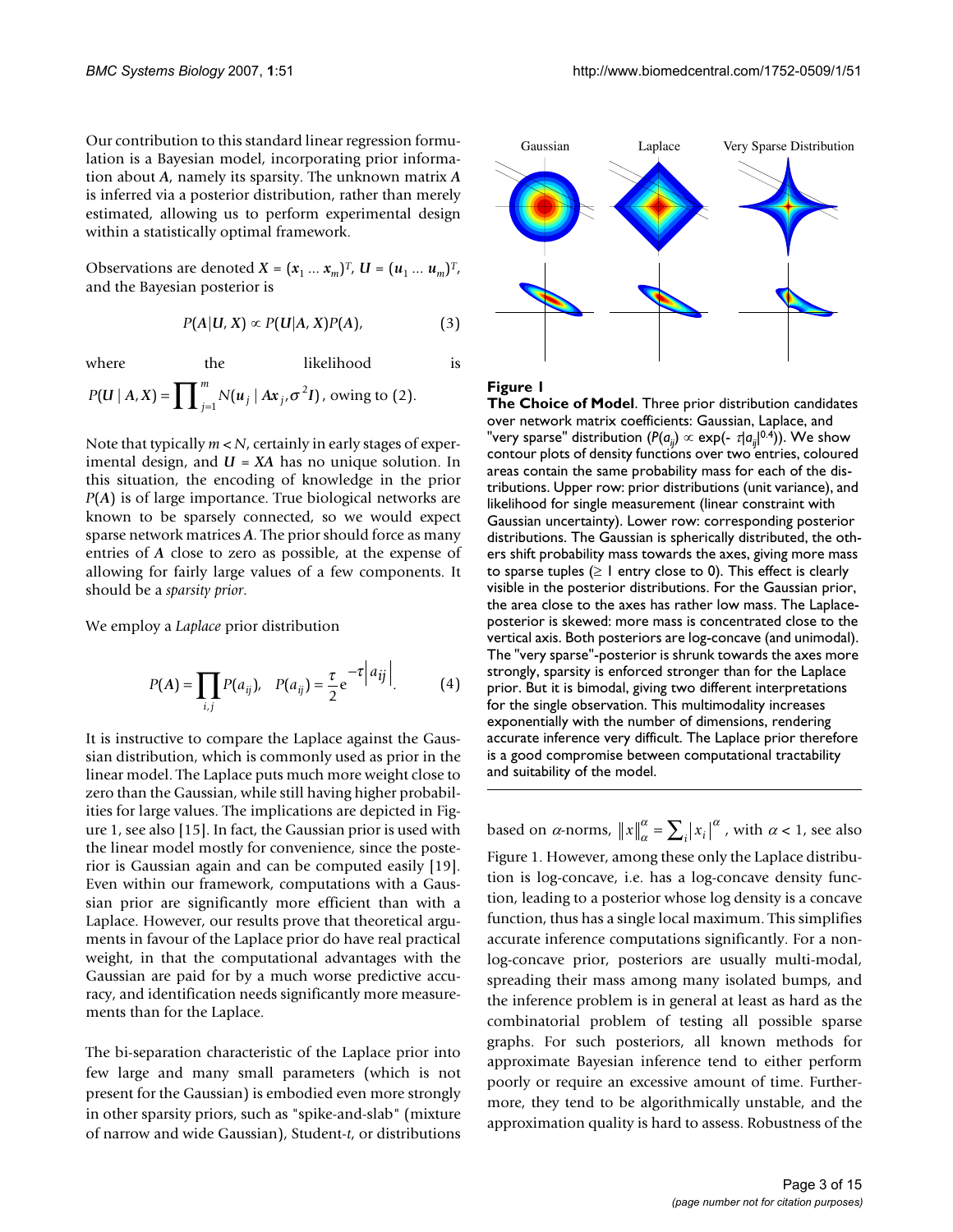inference approximation is important for experimental design, since decisions should not be based on numerical instability artefacts of the method, but on the data alone. These points motivate our choice of a Laplace sparsity prior.

Note that the Laplace prior does not imply any strict constraints on the graph structure, *i.e*. the sparsity pattern of *A*, in contrast to other combinatorial approaches which can be run affordably only after placing hard constraints on the in-degree of all network nodes [3]. The Laplace prior *P*(*A*) and the resulting posterior have densities, so that the probability of a matrix *A* having entries exactly equal to zero vanishes. Sparsity priors with point masses on zero have been used in Statistics, but approximate Bayesian inference for such is very hard in general (such priors are certainly not log-concave). We predict discrete network graphs from our posterior as follows. For a small threshold  $\delta_e$ , we take  $a_{ii}$  to represent an edge  $i \leftarrow j$  iff  $|a_{ii}| >$  $\delta_e$ . Moreover, the marginal posterior probability of  $\{|a_{ii}| >$  $\delta_e$ } is used to rank potential edges  $i \leftarrow j$ .

The posterior for the sparse linear model with Laplace prior does not fall into any standard multivariate distribution family, and it is not known how to do computations with it analytically. On the other hand, experimental design requires a good approximation to the posterior, which can be updated efficiently in order to score an experiment. Denote the observations (experiments) obtained so far by *D*. From (3) and (4), we see that the posterior factorizes w.r.t. rows of *A*, in that  $P(A | D) = \prod_i P(A_i^T | D)$ , where  $A_i^T$ , is the *i*-th row of *A*. The factors are joint distributions over *N* variables. We noted above that these factors are log-concave, and thus have a single local maximum and convex upper level sets (see Figure 1). These features motivate approximating them by Gaussian factors, so that a posterior approximation is obtained as  $Q(A) = \prod_i Q(A_i^T)$  with multivariate Gaussians  $Q(A_{i,\cdot}^T)$ . The approximate inference method we use is a novel variant of *expectation propagation* (EP) [20,21]. Our approach deals correctly with very underdetermined models (*m* << *N* in our setup), where previous EP variants would fail due to severe numerical instability. Details are provided in the Methods section, see also [22].

# *Experimental Design*

In our setup, an experiment consists of applying a constant disturbance *u* to the system, then measuring the new steady state. With current technology, such an experiment is expensive and time-consuming, especially if *u* is to be

controlled fairly accurately. The goal of sequential experimental design is to choose the next experiment among a set of candidates (of about the same cost), with the aim of decreasing the uncertainty in *A* using as *few experiments as possible*. A successful design methodology allows to obtain the same conclusion with less cost and time, compared to doing experiments at random or even following an exhaustive coverage. To this end, an information value score is computed for each candidate, and the maximizer is chosen.

Different costs of experiments can be considered by multiplying the information value score with the costs. However, note that if the costs are extremely different, experiment design is often not necessary since the costs alone determine what should be done next.

A straightforward choice of an information value score is the expected decrease in uncertainty. In general, experimental design thus cannot be done without a representation of uncertainty in *A*, and the Bayesian framework maintains such a representation at its core, namely the posterior. Methods based solely on maximum likelihood or maximum a posteriori estimation (such as Lasso) fail to represent uncertainties. Denote the current posterior by  $Q(A) = Q(A|D)$ . If  $(u_*, x_*)$  is the outcome of an experiment, let  $Q'(A) = Q'(A|D \cup \{(u_*, x_*)\})$  be the posterior including the additional observation. Different information value scores have been proposed for experimental design, see [23] for an overview. A measure for the amount of uncertainty in  $Q$  is the differential entropy  $E_Q$ [- log *Q*], so a convenient score would be the entropy difference  $E_Q$  [- log *Q*] -  $E_Q$  [- log *Q*']. A related score is the *information gain*  $S(u_*, x_*|D) = D[Q^*||Q] = E_{Q^*}[\log Q^* - \log Q]$ *Q*]. Here, D[*Q'* || *Q*] is the relative entropy (or Kullback-Leibler divergence), a common measure for the "cost" (in terms of information) of replacing *Q'* by *Q*. The inclusion of a new experiment leads precisely to the replacement *Q*  $\rightarrow Q'$ , so the information gain is well-motivated in our setup. While scores such as information gain or entropy difference are hard to compute for general distributions *Q*, *Q'*, this can be done straightforwardly for Gaussians. If  $Q(a) = N(h, \Sigma)$ ,  $Q'(a) = N(h', \Sigma')$  and  $a = A_{i'}^T$ , the information gain is

$$
\frac{1}{2} \Big( \log \big| M \big| + \text{tr} \, M^{-1} - N + (h' - h)^T \Sigma^{-1} (h' - h) \Big), \quad (5)
$$

with  $M = (\Sigma')^{-1} \Sigma$ , which can be computed very efficiently in our framework.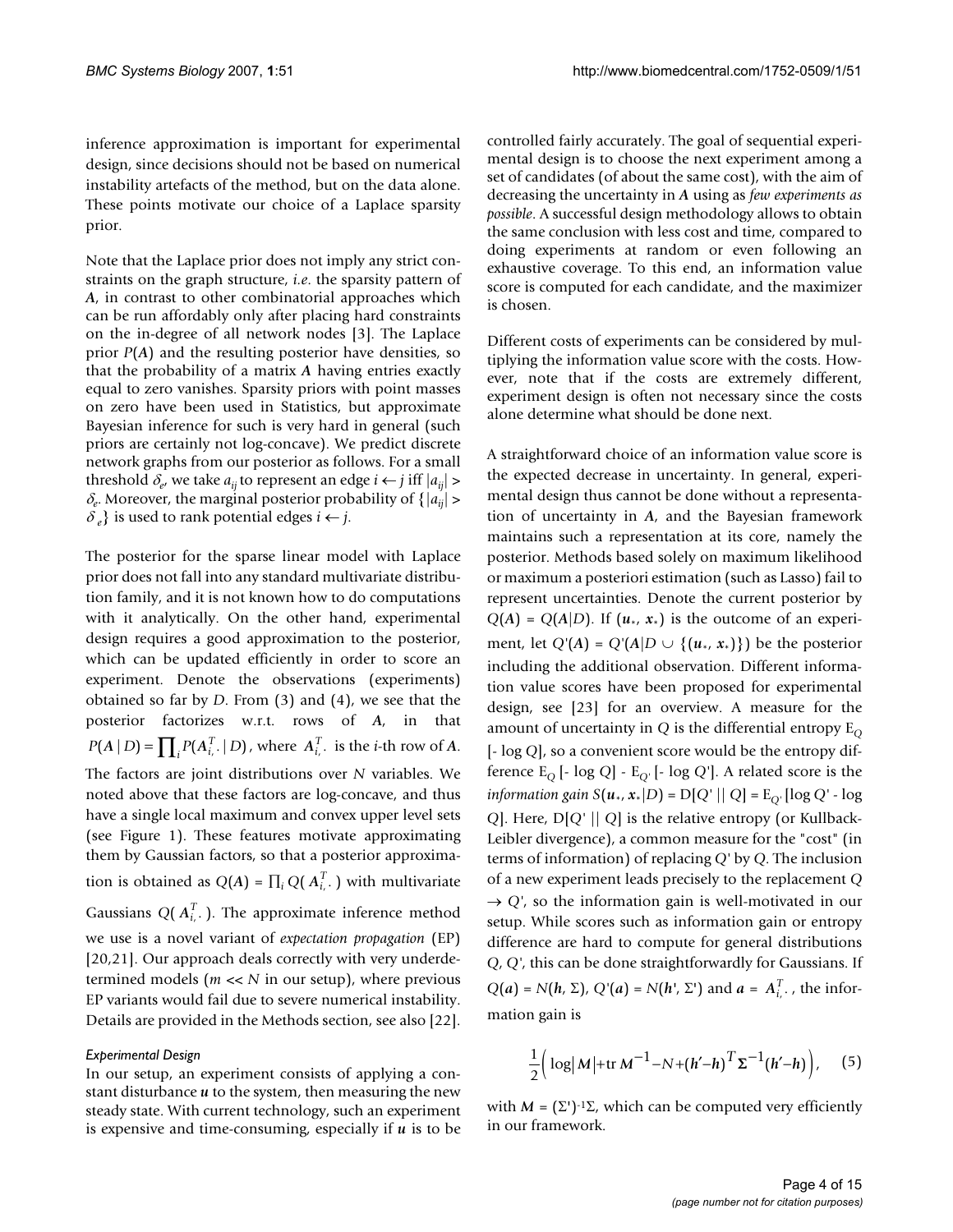The outcome  $(u_*, x_*)$  of an experiment is of course not completely known before it is performed. The central idea of Bayesian sequential design is to compute the distribution over outcomes of the experiment, based on all observations so far, with which to average the score  $S(u_*, x_*|D)$ . Thus, some experimental candidate *e* is represented by a distribution  $Q_e(\cdot | D)$  over  $(u_*, x_*)$ . In the setting of this paper,  $u_*$  is completely known, say  $u_* = u^{(e)}$  for candidate *e*, although in an extended setting, *e* might only specify a distribution over  $u_*$ . Given  $u_* = u^{(e)}$ ,  $Q_e(u_*, x_* | D) = I_{\{u_* = u^{(e)}\}} Q(x_* | D, u_*),$  which can be sampled from easily: first, draw  $A \sim Q(A|D)$ , then  $x^* = A^{-1}(u^*)$  $\varepsilon_*$ ),  $\varepsilon_* \sim N(0, \sigma^2 I)$ . In general, the information value for candidate *e* is given as  $S(e | D) = E_{Q_e}[S(u_*, x_* | D)]$ , which specializes to the second service of the service of the service of the service of the service of the service of the service of the service of the service of the service of the service of the service of the service of the s  $S(u^{(e)} | D) = S(u, | D) = E_{Q(x, | D, u,)} [D[Q' || Q]]$  in our setup

here.

#### *Testing*

In the literature, there are some small networks with known dynamics, *e.g*. the Drosophila segment polarity network [24]. However, a thorough evaluation of our method requires significantly larger systems for which the dynamics are known, so that disturbance experiments can be simulated, and the predictions of our method can be verified. We are not aware of such models having been established for real biological networks yet, the DREAM project [25] aims at providing such data in the future. We therefore concentrate on realistic "in-silico" models, applying our method to many randomly generated instances with different structures and dynamics in order to obtain a robust evaluation and comparison.

We simulate the whole network identification process. First, we generate a biologically inspired ground-truth network together with parameters for a numerical simulator of nonlinear dynamics. We feed our method with a number of candidate perturbations {*u*\*}, among which it can choose the experiments to be done. If some  $u_*$  is selected, the corresponding  $x^*$  is obtained from the simulator, and  $(u_*, x_*)$  is included into the posterior as new observation. We score the current posterior *Q*(*A*) against the true network after each inclusion, comparing our method against variants in different settings. Free hyperparameters ( $\tau$ ,  $\sigma^2$ ) are selected individually for each of the methods to be compared (see Methods section). We also compare against the experimental design method proposed in [3], and finally show results on the real, but small Drosophila segment polarity network [24].

#### *Network Simulation*

Common computational models of sparse regulatory networks often build on the *scale-free* or the *small-world* assumption [26]. In small world networks the average path length is much shorter than in a uniform random network. We sample such small-world networks with *N* = 50 nodes (unless otherwise said), see Figure 2 for an example. Further details about network generation and properties are given in additional file 1.

For a given network structure, we sample plausible interaction dynamics using Hill-type kinetics, inspired by the model in [2]. The non-linear function in (1) is

$$
f_i(\mathbf{x}) = -V_{di} \frac{x_i}{d_i + x_i}
$$
  
+
$$
V_{si} \prod_{j \in \mathcal{A}_i} \frac{1 + A_{ij} \left(\frac{x_j}{\kappa_{ij}}\right)^{n_{ij}}}{1 + \left(\frac{x_j}{\kappa_{ij}}\right)^{n_{ij}}}
$$

$$
\prod_{j \in J_i} \frac{1}{1 + \left(\frac{x_j}{\kappa_{ij}}\right)^{n_{ij}}}
$$
(6)

where  $\mathcal{A}_i(\mathcal{I}_i)$  are the activating (inhibitory) parents of gene *i*. The parameters in (6) and the way they are randomly sampled are described in additional file 1. Proposed system equations are subject to the condition, that the model produces dynamics with a reasonable stable steady state.

Each observation  $(u, x)$  consists of a constant disturbance *u* and its effect *x*, being the difference between a new (perturbed) and the old (unperturbed) steady state. Disturbance candidates were restricted to a small number *r* of non-zero entries, since experimental techniques for disturbing many genes in parallel by tightly controlled amounts are not yet available. All non-zero  $u_i$  are in  $\{\pm v\}$ , where the sign is random, so ||*u*|| is the same for all *u*. We measure  $||u||$  in units given by the average relative change in steady state when such disturbances *u* are applied. We use a pool of 200 randomly generated candidates. The SDE simulator can be used with different levels of noise, measured in terms of the signal-to-noise ratio (SNR), *i.e*. the ratio of  $||u||$  and the standard deviation of the resulting  $\varepsilon$  in (2).

All results are averaged over 100 runs with independently drawn networks. In the comparative plots presented below, the different methods all see the same data in each run.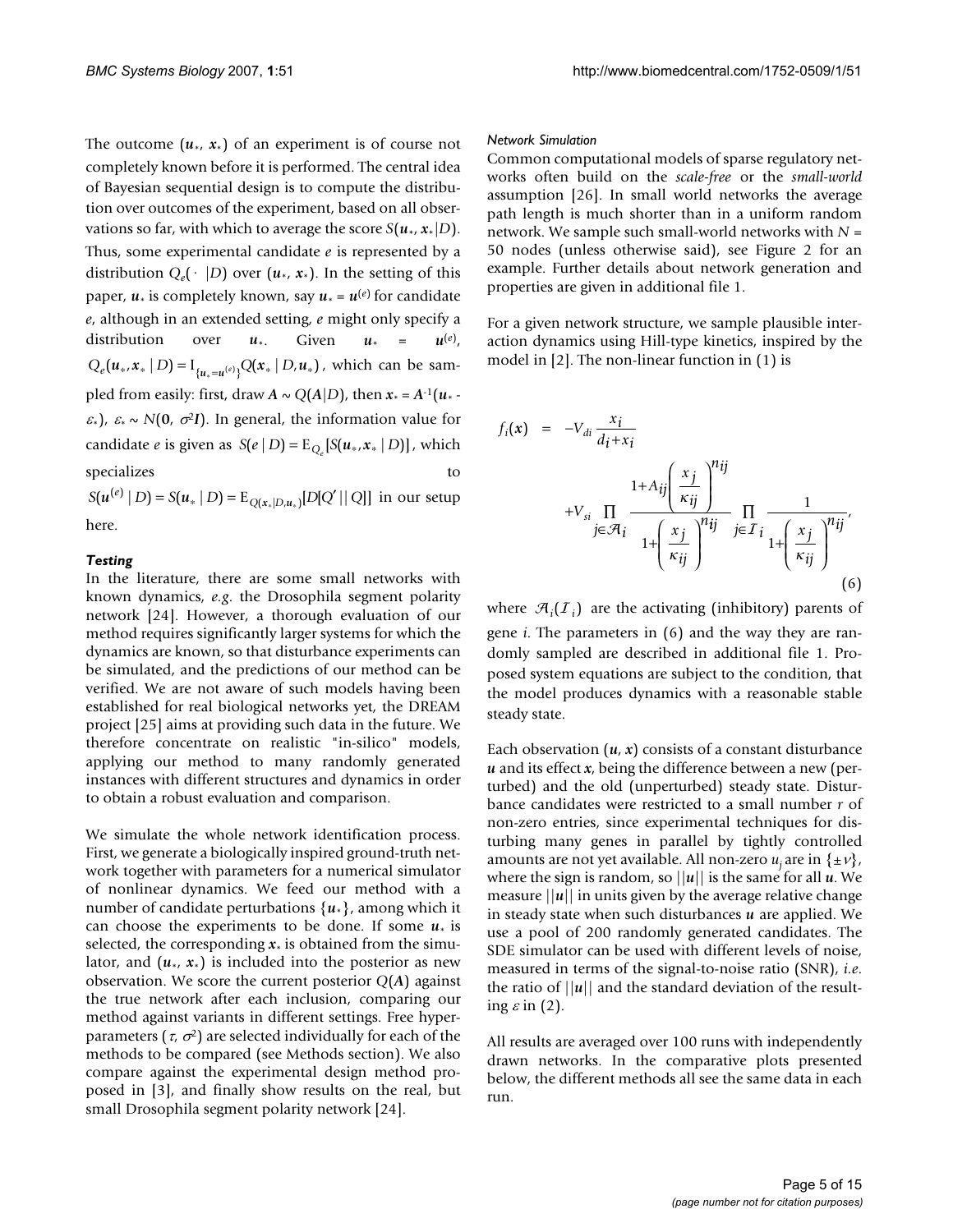

**An Example Network**. Small-world network of *N* = 50 nodes. Arrowless edges are bi-directional. "Gene names" are randomly drawn. Some nodes have rather high in-degree, characteristic of real biological networks, *e.g*. [18].

# *Evaluation Criterion*

The output from a regulatory network identification method most relevant to a practitioner is a ranking of all possible links, ordered by the probability that they are true edges. With this in mind, we choose the following evaluation score, based on ROC analysis.

At any time, our method provides a posterior *Q*(*A*), of which at present we only use the marginal distributions *Q*(*aij*). We produce a ranking of the edges according to the posterior probabilities  $Q({\{|a_{ij}| > \delta_e\}})$ , where  $\delta_e = 0.1$  in all experiments. δ*e* was calibrated against average component sizes  $|a_{ij}|$ , which are roughly given through the dominant time scales in the dynamical system. The predicted rankings are robust against moderate changes of δ*e*.

In a standard ROC analysis, the true positive rate (TPR) is plotted as a function of the false positive rate (FPR), and the area under this curve (AUC) is measured. This is not useful in our setting, because only very small FPRs are acceptable at all (there are *N*2 potential edges). Our *iAUC* score is obtained by computing AUC only up to a number of FP equal to the number of edges in the true network, normalized to lie in [0, 1]. For *N* = 50, the "baseline" of outputting a random edge ranking has an expected iAUC of 0.02. Furthermore, on average about 25% of the true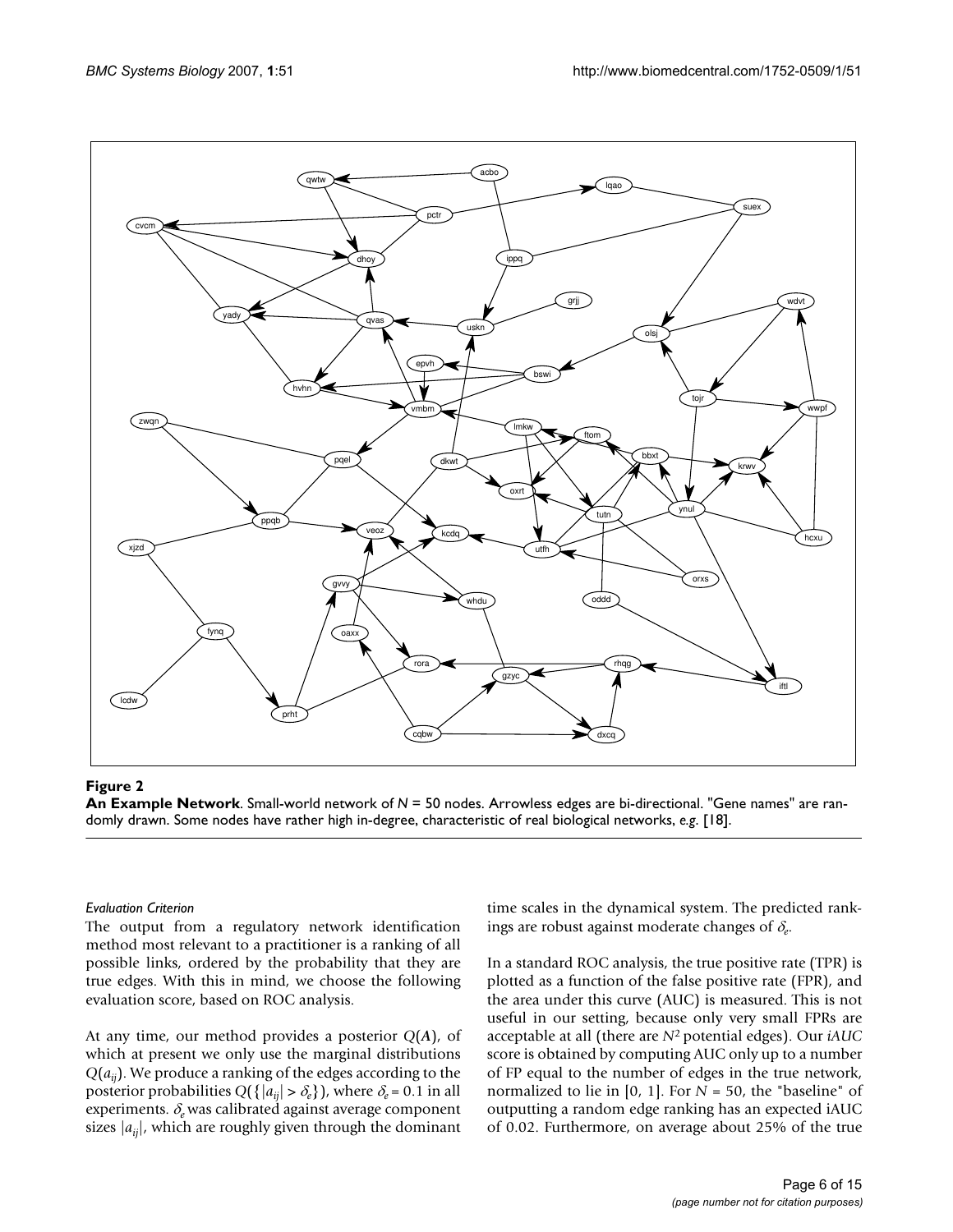edges are "undetectable" by any method using the linearized ODE assumption: although present in the nonlinear system, their entries  $a_{ii}$  are very close to zero, and they do not contribute to the dynamics within the linearization region. Such edges were excluded from the computation of iAUC, for all competing methods.

# **Discussion**

In Figure 3, we present reconstruction curves for our method versus competing techniques, lacking novelties of our approach (optimal experimental design, Laplace sparsity prior). Very clearly, optimal design helps to save on costly and time-consuming experiments. The effect is more pronounced for the Laplace than for the Gaussian prior. The former is a better prior for the task, and it is well known that the advantage of designed versus random experiments scales with the appropriateness of the model. In this case, the iAUC level 0.9 is attained after 36 experiments with designed disturbances, yet only after 50 measurements with randomly chosen ones, thus saving 30% of the experiments.

In general, the model with Laplace prior does significantly better than with a Gaussian one ( $\tau$  of the Laplace and the variance of the Gaussian prior were of course selected independently). The difference is most pronounced at



# **Figure 3**

**Reconstruction Performance for Different Methods**. Reconstruction curves for experiments (gene expression changes of 1%, SNR 100, *r* = 3 non-zeros per *u*). **LD**: Laplace prior, experimental design. **LR**: Laplace prior, random experiments. **GD**: Gaussian prior, experimental design. **GR**: Gaussian prior, random experiments. **LM**: Laplace prior, mixed selections (first 20 random, then designed). Error bars show one standard deviation over runs. All visually discernible differences in mean curves of different methods are significant under the *t*-test at level 1%.

times when significantly less than *N* experiments have been done and the linear system (2) is strongly underdetermined. This confirms our arguments in favour of the Laplace prior.

The systematic underperformance of the most direct variant LD of our method, up to about *N/*2 observations, is not yet completely understood. One should be aware that aggressive experimental design based on very little knowledge can perform worse than a random choice. This is a variant of the well-known "explore-exploit" trade-off [27], which can be countered by either specifying prior knowledge more explicitly, or by doing a set of random inclusions (explore) before starting the active design (exploit). This is done in the LM variant.

In Figure 4, experimental design is compared to the random experiment choice setting, both with a Laplace prior. In the left panel, we vary the number *r* of non-zero entries in the disturbances *u*. Recall that large *r* are in fact unrealistic in experimental techniques available today, but may well become accessible in the future. The less constraints there are on *u*, the more information one may obtain about *A* in each experiment, and the better our method performs. This is in line with linear systems theory, where *persistent excitations* [11] (*i.e*. full *u*'s) are known to be most effective for exploring a system. The edge of experimental design is diminished with larger *r*. This is plausible, in that the informativeness of each *u* increases strongly with more non-zeros, thus the relative differences between *u*'s are smaller. Experimental design can outperform random choices only if there are clear advantages in doing certain experiments over others.

The middle panel in Figure 4 explores effects of different sizes  $||u||$ , *i.e.* different perturbation strengths (here,  $r = 3$ , and the noise in the SDE is very small). For larger ||*u*||, the real non-linear dynamics deviate more and more from the linearized ones, thus decreasing recovery performance above about 5%. On the other hand, larger ||*u*|| would result in a better SNR for each experiment, given that nonlinear effects could be modelled as well. This is not yet done in our method, but these shortcomings are shared by all other methods relying on a linearization assumption. It is, however, encouraging that our method is quite robust to the fact that even at smaller  $||u||$ , the residuals  $\varepsilon$ behave distinctly non-Gaussian (occasional large values).

The right panel in Figure 4 shows how increasing stochastic noise in (1) influences network recovery. We keep *r* = 3 and set ||*u*|| to generate steady state deviations of 1%. Good performance is obtained at SNRs beyond 10. With a SNR of 1, one cannot expect any decent recovery with less than *N* measurements. At all SNRs shown, the network was recovered eventually with more and more exper-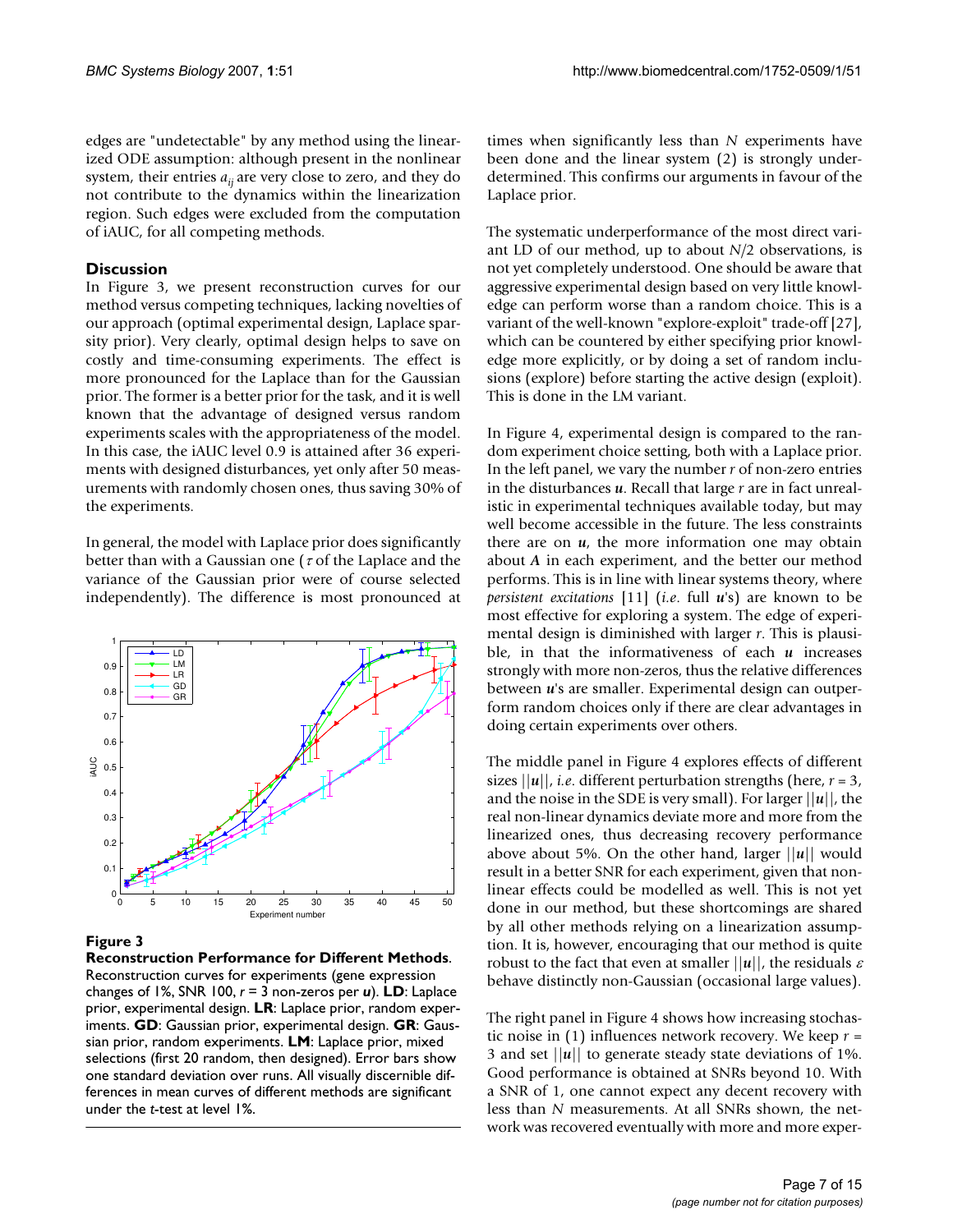

**Reconstruction Performance for Different Experimental Conditions**. Comparison between **LD** (Laplace, design) and **LR** (Laplace, random experiments) under different conditions. Score is average iAUC after 25, ..., 50 experiments. (Left): Number *r* of non-zero *u* coefficients in each disturbance varied, keeping ||*u*|| constant. (Middle): Norm ||*u*|| of disturbances varied, while keeping *r* = 3 and low noise level. (Right): Stochastic noise in the data (1) varied, for constant ||*u*||, *r* = 3. Settings marked with \*: LD is significantly superior to LR, according to *t*-test at level 1%.

iments, but this is probably not an option one has in current biological practice.

# *Comparison to Tegnér* **et.al**

The method proposed in [3] is state-of-the-art for experimental design applied to gene network recovery, and in this section, we compare our method against theirs. Their approach can be interpreted in Bayesian terms as well, this is detailed in additional file 1.

In contrast to our method, they discretize the space of possible matrices *A*. Observations are used to sieve out candidates which are not "consistent" with all measurements so far. They have to restrict the maximum node in-degree for each gene to 3 in order to arrive at a procedure of reasonable cost. To our knowledge, the code used in [3] has not been released. We implemented it, following all details in their paper carefully (some details of our re-implementation are given in additional file 1). In general, the diagonal of *A* (self-decay rates) is assumed to be known in [3]. For the comparison, we modified our method to accept a fixed known diag *A* and changed the iAUC score not to depend on self-edges.

Results of a direct comparison are shown in Figure 5, with and without the proposed optimal design methods. Due to the high resource requirements of the method in [3], we use networks of size *N* = 20 (simulated as above), restricted to in-degrees at most 3. In general, our method performs much better in recovering the true network. This difference is robust even to significant changes in the ground truth simulator. We find that their method is very sensitive to measurement and system noise, or to violations of the linearization assumption, whereas our technique is markedly more robust w.r.t. all these. We give some arguments why this might be the case. Firstly, their "consistency" sieve of *A* candidates in light of measurements is impractical. After every experiment a number of inconsistent *A* is rejected from consideration, and noisy experiments may well lead to a wrong decision. Any future evidence for such a rejected solution is, however, not considered any more. At the same time, an experiment does not help to discriminate between matrices which are still consistent afterwards. Another severe problem with their approach lies in the discretization of *A* entries. A histogram of values of  $a_{ii}$  from our simulator reveals a very nonuniform (and also non-Gaussian) distribution: many values close to zero, but also a substantial number of quite large values. At the very least, their quantization would have to be chosen non-uniformly and adaptively, such that each bin has about equal mass under this distribution. However, it is quite likely that the best quantization depends on details of the true system which are not known *a priori*. Statistics with continuous variables, as we employ, is a classical way of avoiding such quantization issues. Furthermore, our Laplace prior seems to capture features of the  $a_{ii}$  distribution favourably.

In Table 1, we compare running times. Even though they restrict the node in-degree to 3, which is often unrealistic for known biological networks [18], the required running times are orders of magnitude larger than for our method. Also, their memory requirements are huge, so that networks sizes beyond *N* = 50 could not be dealt with on a unit with 4 GB RAM. Both are clearly consequences of their quantization approach, which we circumvent completely by applying a continuous model. The asymptotic running time for a naive implementation of our method is *O*(*N*5) (Laplace, experimental design, *N* experiments),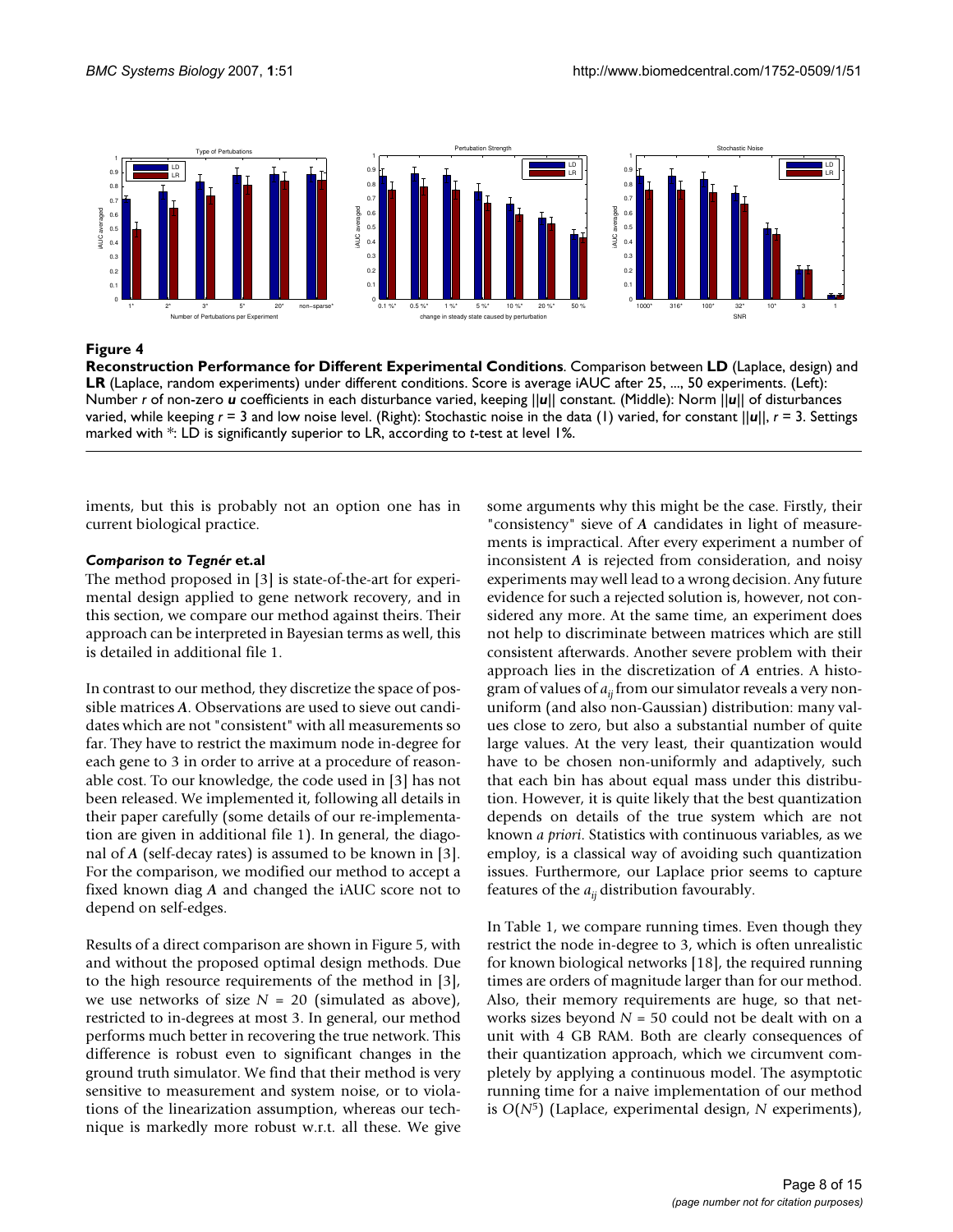

**Reconstruction Performance Compared to Tegnér**  *et. al*. Network recovery performance, comparing our method (Laplace, design) with [3]. Networks of size *N* = 20, *r*  = 1 non-zeros in *u*, perturbation size 1%, SNR 100. Three initial random experiments, to reduce memory requirements in [3] method. **TD**: [3], experimental design. **TR**: [3], random experiments. **LD**: Our method, Laplace prior, experimental design. **LR**: Our method, Laplace prior, random experiments.

independent of the true network structure, but this can be reduced to *O*(*N*4) as discussed in the Methods section.

#### *Drosophila segment polarity network*

In [24], von Dassow *et.al*. describe a realistic model of the Drosophila segment polarity network. We tested our algorithm on a single cell submodule, using the equations and parameters as described in [3, Supplement], who also used this model.

So far, we modelled only mRNA levels. However, the Drosophila network also contains 5 proteins which play an important role in the regulatory network. Since proteins are hard to control and to observe, we treat them as unobserved variables and focus on identifying the *effective* network between the genes. A link  $i \rightarrow j$  between genes  $i \neq j$ 

**Table 1: Runtimes. Running time for full network recovery, comparing our method (Laplace, design) with [3]**

| N                  | 20   | 30. | 40 <b>a</b>    | 50 | 100                      | 150            | 200    |
|--------------------|------|-----|----------------|----|--------------------------|----------------|--------|
|                    |      |     |                |    |                          |                |        |
| Our method         | 0.02 |     | $0.08$ 0.2 0.5 |    | 8                        | 52.            | -175   |
| Tegnér et.al. [3]* | 0.8  | 5.  | 16.            | 55 | $\overline{\phantom{a}}$ | $\blacksquare$ | $\sim$ |

In minutes; 2 GHz Opteron processor, 1.5 GB RAM. \*: We allowed 4 GB RAM for [3], but this failed due to even higher demand for *N* > 50.

in the effective network represents one or more interactions of the form  $i \rightarrow P_1 \rightarrow \cup \rightarrow P_q \rightarrow j$ , where  $P_1$ , ...,  $P_{q}$ , *q*  $\geq 0$  are intermediate proteins, but not genes. In the methods section, we give a mathematical proof that any method working on the observed part of the system only, such as ours, in fact focusses on identifying the effective network, given that the linearized ODE assumption is applied to the complete system. This is reassuring, since all regulatory networks between genes are nothing else but effective networks of larger partially unobserved systems.

As shown in Figure 6, the network contains 9 inter-gene regulatory pathways, apart from the self-links that are dominated by the respective self-decay rates. Three of the inter-gene links are functionally weak (i.e.  $\tilde{A}_{ij} \approx 0$ ). We simulated single gene perturbation experiments with an ordering chosen by our algorithm (Laplace prior distribution, perturbation size 1%, SNR 100). After each experiment we ranked potential edges according to their probability. Resulting ranks after 2, 3, 5 experiments for the true network edges are shown in Figure 6. All significant network edges are recovered after 5 experiments (*iAUC* = 1). Even weak links are assigned low ranks compared to a maximal rank 20, which places them amoung the first that would have to be examined more closely.

#### **Conclusion**

We have presented a Bayesian method for identifying gene regulatory networks from micro-array measurements in perturbation experiments (*e.g*., RNAi, toggle-switch, heterozygotes), and shown how to use optimal design in order to reconstruct networks with a minimum number of such experiments. The approach proves robust and efficient in a realistic non-linear simulation setting. Our main improvements over previous work consist of employing a Laplace prior instead of a simpler Gaussian one, encoding the key property of sparse connectivity of regulatory networks within the model, and of actively designing rather than randomly choosing experiments. Both features are shown to lead to significant improvements. When it comes to experimental design, our method outperforms the most prominent instance of previous work significantly, both in higher recovery performance and in smaller resource requirements. Our application of the recent expectation propagation technique to the underdetermined sparse linear model is novel, and variants may be useful for other models in Bioinformatics.

In this paper, we have focussed on modelling mRNA levels, which can be measured easily and cost-effectively. However, protein and metabolite concentrations also play important roles in any regulatory pathway, and a concise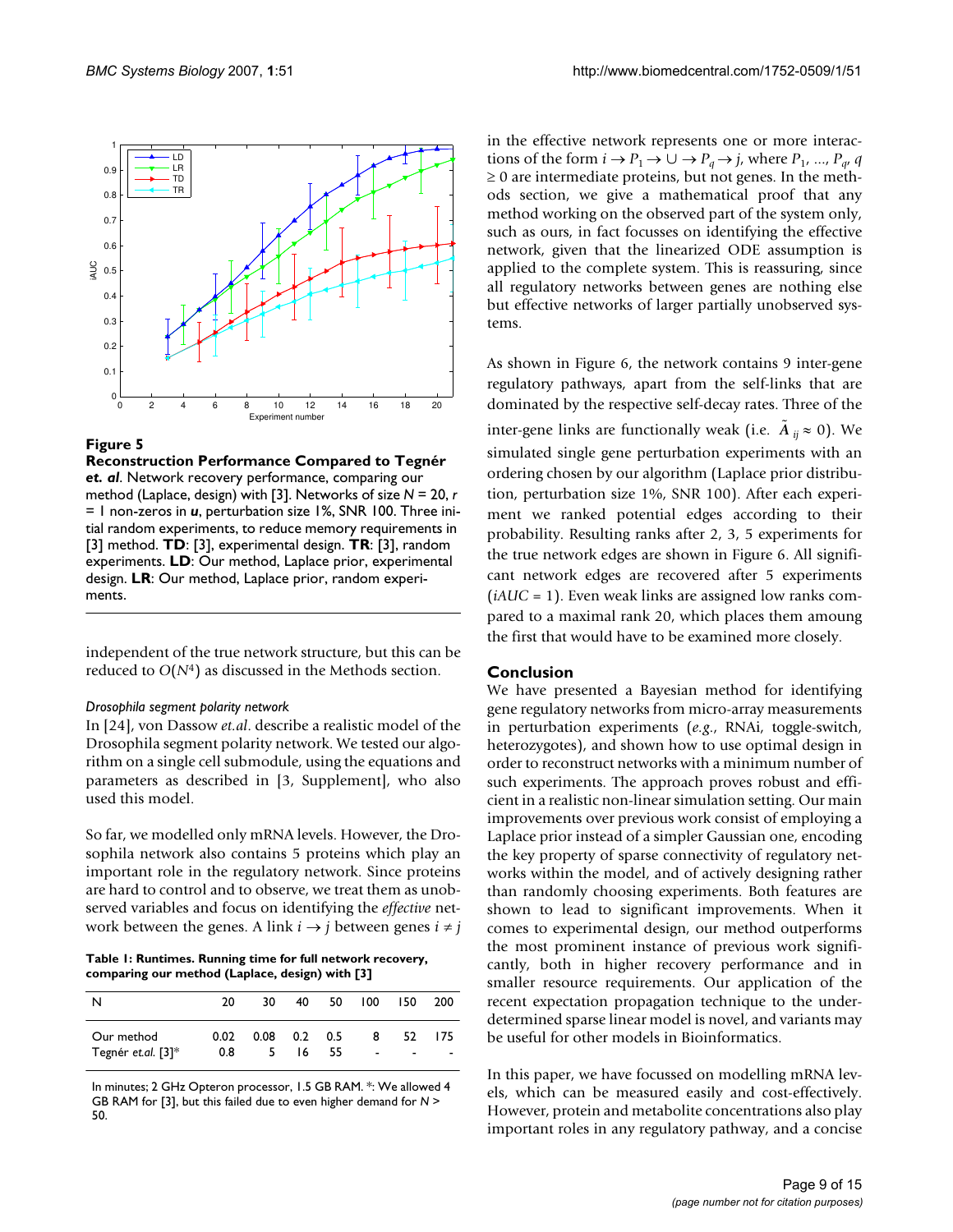

**Reconstruction of Drosophila segment polarity network**. The left figure shows the effective single cell model with five genes of the Drosophila segment polarity network [24]. Lines with circles denote inhibitory, arrows activating influence, functionally weak links are dashed. The figures on the right show the ranks that our algorithm assigns to each of the edges after *n*  experiments (n = 2, 4, 5). There are 6 rel. strong edges with  $\tilde{A}_{ij}$ ≠ 0 in the network, and we assume that an edge is correctly identified if its rank is amoung the top 6. These edges are coloured green.

ODE explanation of a system can probably not be formulated if they are ignored. Our method allows to treat these as unobserved variables and to identifying effective networks between the genes. However, if the additional variables can be directly measured, they can easily be treated explicitly within our method, by simply extending the state variable *x*(*t*).

Throughout the paper we have assumed that  $u_*$  is known for an experiment, *i.e*. the disturbance levels of the *r* targeted genes can be controlled or at least predicted in advance, before the experiment is actually done. For example, a study trying to model the efficacy of RNAi experiments is given in [28]. In the context of experiment design, we can only hope to compute the expected decrease in uncertainty for a specific experiment, and thus rank potential experiments according to their expected value, if the experimental outcome is predictable to some degree. In our method, the outcome  $x_*$  for a given  $u_*$  is inferred through the current posterior, *i.e*. the information gain from  $(u_*, x_*)$  is averaged over  $Q(x_*|u_*, D)$ . This can be extended to uncertain  $u_*$ , if distributions  $Q_e(u_*|D)$  specific to each experiment *e* can be specified. For experimental biology, this means that not only do we need experimental techniques which deliver quantitative measurements, but furthermore the parameters distinguishing between different experiments (*u* in our case) either have to be fairly tightly controlled (our assumption in this paper), or their range of outcome has to be characterized well by a mathematical model.

In general, biological prior knowledge about the (effective) regulatory network may already be available before any experiments are done. In fact, in the presence of many genes *N*, it is typically not affordable to do on the order of *N* disturbance experiments, which are required for complete network identification in the absence of specific prior knowledge (it has been conjectured that *O*(log *N*) experiments are required only in [3], but we cannot confirm such a surprisingly fast scaling based on our experiments, even when using their method). Within our method, such prior knowledge can be incorporated if it can be formulated in terms of the system matrix *A*. No interaction *i* ← *j* is encoded as  $a_{ij} = 0$ , an activating influence  $i \leftarrow j$  as  $a_{ij} > 0$ . These types of knowledge can be included in our method, as is discussed in the Methods section.

There are several other setups of formulating the network recovery problem in terms of a sparse linear model. Timecourse mRNA measurements with unknown, yet timeconstant disturbances *u* are used in [5] and [4]. Relative rather than absolute changes in expression levels are employed in [2]. Within all these setups, our general efficient Bayesian framework for the sparse linear model could be beneficial, and could lead to improvements due to the Laplace sparsity prior.

The linearized ODE assumption is frequently done [1- 5,12], yet it is certainly problematic. For disturbances which change steady state expression levels by more than about 5%, our simulator showed a behavior which cannot directly be captured by a linearized approach. But such perturbation levels may be necessary to achieve a useful SNR in the presence of typically high measurement noise. An important point for future work is the extension of the model by simple non-linear effects of relevance to biological systems. For example, our model can directly be extended to higher-order Taylor expansions of non-linear dynamics, since these are still linear in the parameters.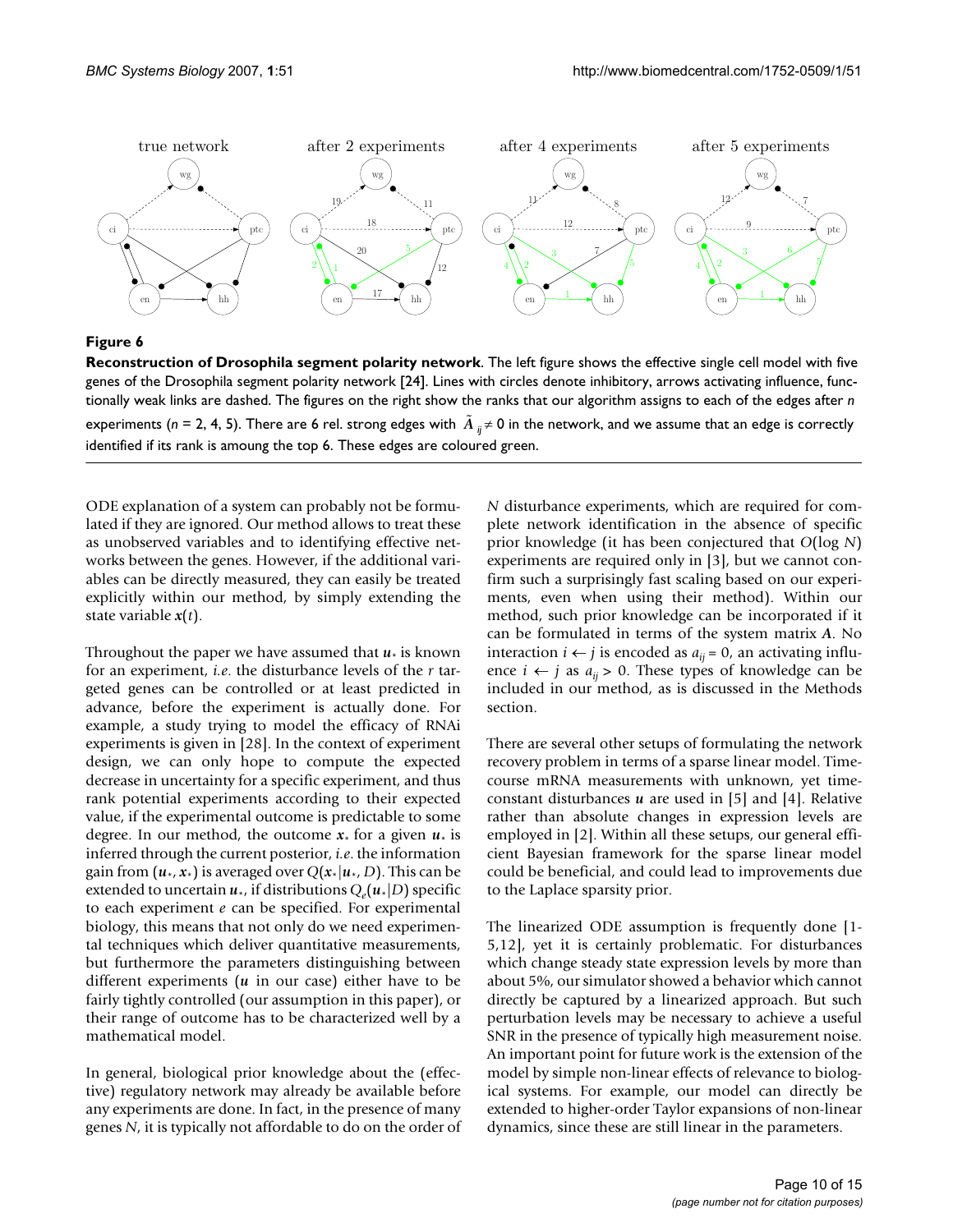### **Methods**

#### *Approximate Bayesian Inference*

In this section, we provide an exposition and some possible extensions of our approximate inference method. We sketch the expectation propagation (EP) method for inference in the sparse linear model. Further details are given in [29].

Our aim is to approximate *Bayesian inference*, given a model and prior distributions for all unknowns. The *likelihood function* is the probability of the observed data, given all unknowns, it is determined entirely by the model. In our case, we have a Gaussian likelihood  $P(D | A) = \prod_{j=1}^{m} N(u_j | Ax_j, \sigma^2 I)$ , since the observation noise is assumed to be Gaussian. In the Bayesian frame-

work, knowledge and assumptions about unknowns can be formulated in the model or in the prior distributions. In general, the model is used to specify knowledge which is given in an explicit deterministic form. In our example, the linearlzation assumption leads to the linear model. Prior distributions are used in order to formulate implicitly defined or non-deterministic properties. For example, we argued that since biological regulatory networks are sparsely connected, the matrix *A* should be sparse. If we knew *a priori* which entries of *A* are zero, we would modify the model by eliminating these components. The knowledge that many components should be close to zero, but the precise set of relevant components is unknown up front, is of a non-deterministic kind and is conveniently represented by the Laplace prior *P*(*A*).

The *posterior distribution* is

$$
P(A | D) = P(D)^{-1} P(D | A) P(A) = \prod_{i=1}^{N} P(A_{i, \cdot}^{T} | D)
$$

by the rules of conditional probabilities. It factorizes w.r.t. rows of *A*, since both prior and likelihood do. For the sparse linear model, computations based on the posterior factor  $P(A_{i,\cdot}^T | D)$  cannot be done analytically. In EP, the factor is approximated by a joint Gaussian  $Q(\bm{A}_{i,\cdot}^T)$ , with the aim of fitting mean and covariance of the true posterior. This is done by means of marginal moment matching steps, which can be computed easily.  $Q(\bm{A}_{i,\cdot}^T)$  depends on *X*, *U*<sub>·,*i*</sub>,  $\sigma$ <sup>2</sup>, and *τ*, as well as 2*N* EP variational parameters. A un over all these costs *O*(*N* min(*N*, *m*)2) time, and apart from *X*, *U*, the posterior representation is of size

*O*(min(*N*, *m*)2). A numerically robust implementation for the sparse linear model is challenging and requires some measures not previously proposed for EP.

More specifically, fix a row index *i* and let  $a = A_{i}^T$ . Then,  $P(a|D) \propto N$  (*U*.,*i*|*Xa*,  $\sigma^2 I$ )  $\prod_j t_j(a_j)$  with  $t_j(a_j) = \exp(-\tau|a_j|)$ . The EP approximation has the form  $Q(a) \propto N(U_{\cdot,i}|Xa,\,\sigma^2)$ *I*) *<sub>j</sub>*  $\tilde{t}$  *j*(*a<sub>j</sub>*) with  $\tilde{t}$  *j*(*a<sub>j</sub>*) = exp( $b_j a_j - \frac{1}{2} \pi_j a_j^2$ ), and comes with 2 *N site parameters b*, π. An EP update of the current approximation *Q* focuses on a site  $j \in \{1, ..., N\}$ , constructing the distribution  $\hat{P}_j(a) \propto Q(a)t_j(a_j)/\tilde{t}_j(a_j)$ , then adjusting *bj* , <sup>π</sup>*j* such that the new approximation *Q'* matches first and second order moments (mean and covariance) of  $\hat{P}_{j}$ . Intuitively, this step is a principled part of the effort of matching these moments of the full posterior. While the latter is not analytically tractable, each EP update actually is.  $\hat{P}_j$  is non-Gaussian, but since the troublesome factor *tj* (*aj* ) depends on a single coordinate of *a* only, we may still compute mean and covariance efficiently. Note that the EP update can be computed analytically in the Laplace case, but EP can even be used with sites *ti* (*ai* ) for which this is not possible. In such situations, the non-analytic computation is merely a one-dimensional quadrature, which can be computed by standard numerical techniques. Each EP update works like the inclusion of new evidence *tj* (*aj* ) in a Bayesian setting, with the difference that in EP, we iterate multiple times over all sites, until convergence. For this reason, we need to divide by  $\tilde{t}$  <sub>j</sub> $(a_j)$  in each update, so as to avoid counting site information twice. Each update affects the posterior approximation  $Q(a)$  globally. Although only  $b_j$ ,  $\pi_j$  are modified, this affects all of *Q* due to the presence of the coupling factor *N*(*U*·,*<sup>i</sup>* |*Xa*, σ<sup>2</sup>*I*). *Q*(*a*) has a representation, whose modification is the dominating computational effort during an EP update. Recall that the sites  $t_i$  are log-concave. A direct consequence for EP is that each update can actually be done, in that  $\hat{P}_j$  has a finite covariance, and that the novel <sup>π</sup>*j* is non-negative [30]. Empirically, log-concavity seems to imply fast convergence of EP to a close posterior approximation, and a numerically robust behavior can be obtained in a careful implementation.

In the under-determined case *m* <*N* we are principally interested in here, this standard application of EP fails, because the Gaussian coupling factor cannot be normal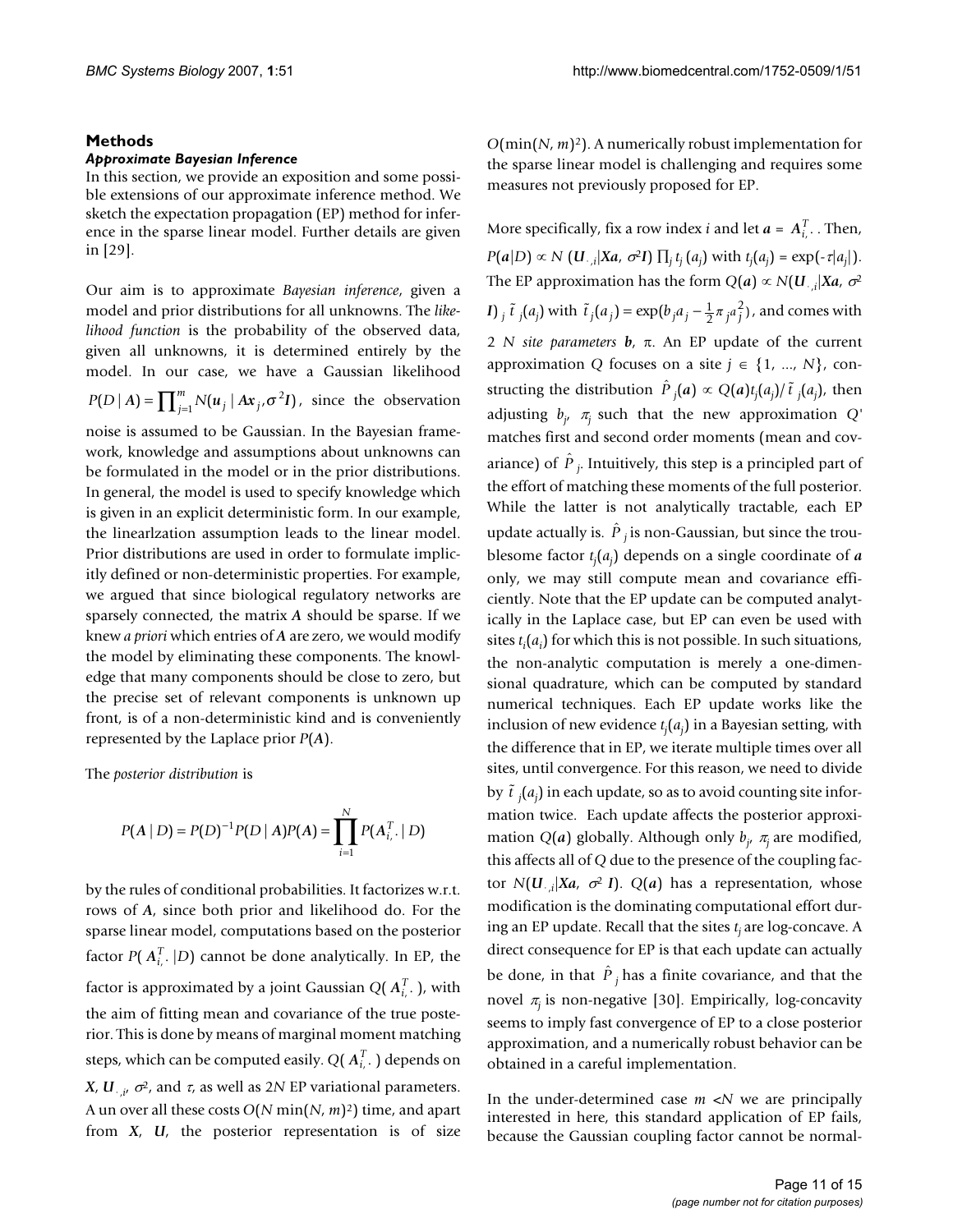ized as distribution over *a*. The variant of EP we are using in our experiments here, does come with essentially the same motivation, but some more complicated details. It is described in [29].

Returning to experimental design, the information gain score *S*( $u_*, x_*|D$ ) for an experimental outcome ( $u_*, x_*$ ) is  $D[Q' || Q]$ . Note that two things happen in  $Q \rightarrow Q'$ . Firstly,  $(u_*, x_*)$  is included, which modifies the Gaussian coupling factor in *Q*. Secondly, the site parameters *b*, πare updated by EP. For the purpose of scoring, early trials showed that the second step can be skipped in scoring without much loss in performance. Doing so, we see that *M* in the equation for D[*Q'* || *Q*] has the form  $I + x_* v_*^T$ , and  $S(u_*, x_*|D)$  can be computed very efficiently using a rank one matrix update in our representation of *Q*(*a*). In practice, the effort of scoring even a large number of candidates is clearly dominated by the EP updates after each inclusion.

#### *Running Time*

The running time for a naive implementation of our method (Laplace prior, experimental design) is *O*(*N*5), if *N* experiments are done. Namely, after each experiment, we need to update *N* posterior representations, one for each row of *A*. For each, we require at least *N* EP updates, one at each Laplace site, and each such update costs *O*(*N*2) (at least once *m*, the number of experiments so far, is close to *N*).

This scaling behaviour can be improved by noting that especially during later stages, it will not be necessary to do EP updates for all *N*2 sites after each new experiment. For a row *a*, we can compute the change in marginal moments of each  $Q(a_i)$  upon including the new observation into the likelihood *P*(0) only. We then do EP updates for *O*(1) sites only, namely the ones with most significantly changed marginals. This cuts the scaling to *O*(*N*4).

#### *Relations to other Sparse Bayesian Methods*

Interestingly, EP for the sparse linear model can be compared directly to the sparse Bayesian learning (SBL) approach [15]. While SBL is formulated in terms of Student-*t* priors, we can do the same scale-mixture decomposition as they do for the Laplace prior [31]. The SBL approach leads to a Gaussian posterior approximation *Q*(*a*) of the same form as in EP, with the difference that in the site approximations  $\tilde{t}_{j'}$  the  $b_j$  parameter is set to zero and eliminated. The presence of the  $b_i$  parameters in EP is important, because only these guarantee that every possible posterior mean *can* actually be represented in *Q*(*a*).

The  $\pi$ <sub>i</sub> are chosen in SBL by maximizing the likelihood of the data, integrating out the parameters *a*. This is a nonconvex problem which requires some optimization code, while EP comes with a method of updating *bj* , <sup>π</sup>*j* which can be motivated more directly. The role of log-concavity is also less clear in SBL. A systematic comparison between these approaches is subject to future work. Note that SBL with Student-*t* priors has been applied to gene network recovery [14], although they did not consider experimental design. Furthermore, the Student-*t* distribution is not log-concave, so the true posterior is multimodal, rendering the quality of the Gaussian SBL approximation questionable.

A Markov chain Monte Carlo (MCMC) method for the linear model with Laplace prior is given in [31]. In their approach, the noise variance  $\sigma^2$  is inferred together with  $a$ , and they give arguments why their sampler should converge quickly, based again on posterior log-concavity. While a direct comparison to our EP variant has not been done, it seems clear that the MCMC approach is much more costly. This may not be a problem for a standard application, but is likely to make the experimental design approach computationally unattractive. In general, while MCMC inference approximations are exact in the limit of large running time, it is very hard even for experts to assess at which point an MCMC estimate can be considered reliable.

#### *Incorporating Biological Prior Knowledge*

In our method presented so far, we assumed that nothing is known about the network system matrix *A*, apart from it being sparse. In many applications, substantial additional prior knowledge about *A* is available. In this section, we show how some types of such prior knowledge can be incorporated into our method, leading to fewer experiments required for identification. In general, our method can be extended by using additional *sites* beyond

the  $t_j(a_{ij}) = \frac{\tau}{2} e^{-\tau |a_{ij}|}$  coming from the Laplace prior. Such sites must have the form  $f(\boldsymbol{w}^T \boldsymbol{A}_{i,\cdot}^T)$ , where  $\boldsymbol{w} \in \mathbb{R}^N$ and  $f(\cdot)$  is log-concave.

First, suppose that mRNA degradation rates for some genes are roughly known from independent experiments, say  $r_i$  for gene *i*. We could either fix  $a_{ii} = -r_i$  and eliminate this variable, or we could use the factor

$$
P(a_{ii}) = \frac{\tau}{2} e^{-\tau |a_{ii} + r_i|}
$$

with smaller  $\tau$  than usual, which would allow for errors in the knowledge of  $r_i$ . Using such off-center factors is of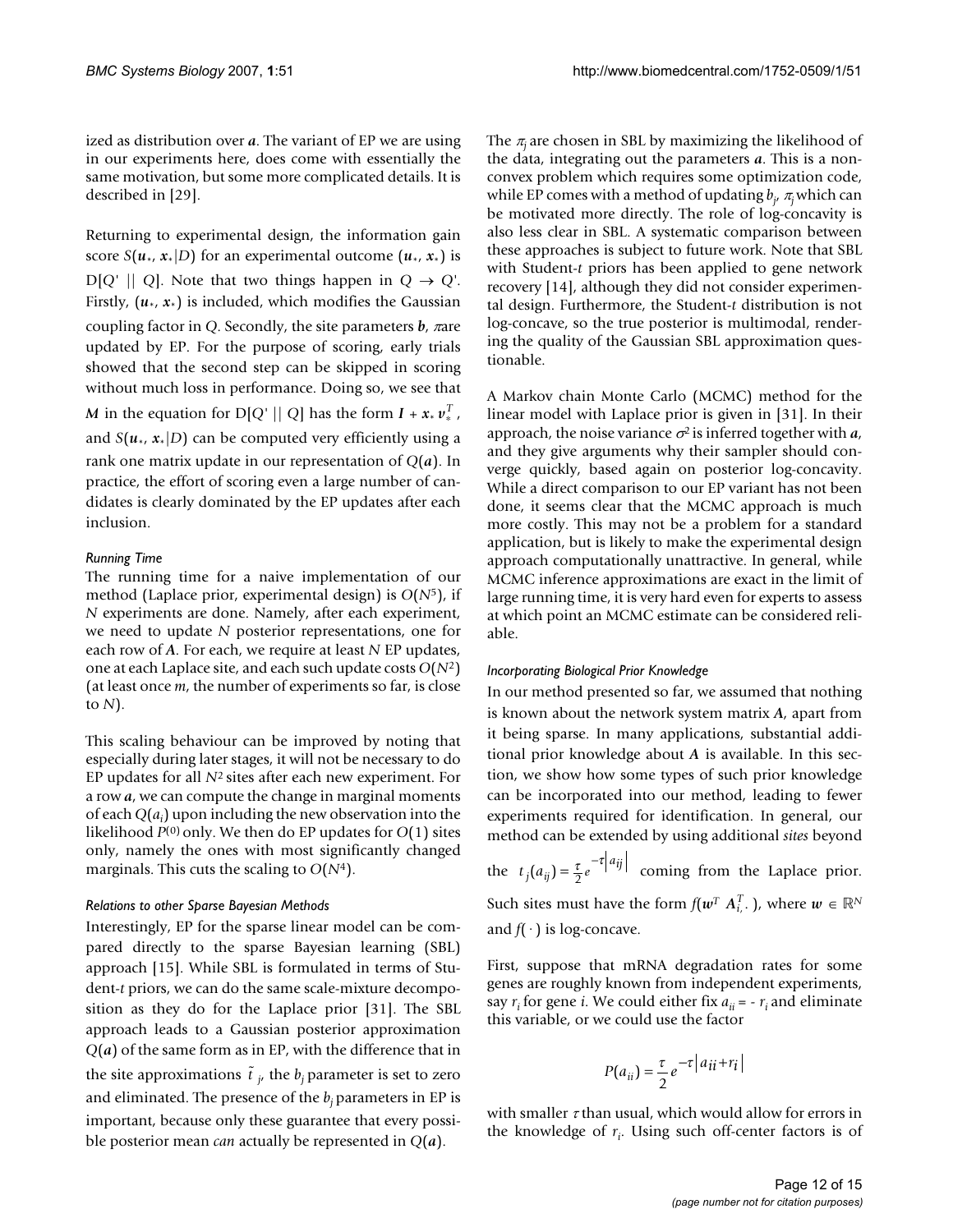course possible in our framework with very minor changes.

Next, suppose that partial connectivity knowledge is available. For example, if there is no influence  $j \rightarrow i$ , then  $a_{ij}$  = 0, and the corresponding variable can simply be eliminated. If it is known that  $j \rightarrow i$  is an activating influence, this means that  $a_{ij} > \varepsilon$  for some  $\varepsilon \ge 0$ . We can incorporate a site I<sub>{*a<sub>ij</sub>>ε*} into our method, noting that this is log-con-</sub> cave as an indicator function of a convex set  $(\varepsilon, \infty)$ . A better option is to assume that  $a_{ij}$  -  $\varepsilon$  has an exponential prior distribution, which also gives rise to a log-concave site.

# *Setting Free Parameters*

We need to adjust two free parameters: the noise variance  $\sigma^2$ , and the scale  $\tau$  of the Laplace prior. Given some substantial amount of observations, these could be estimated by empirical Bayesian techniques, but this is not possible for experimental design, where we start with very few observations. One may be able to correct initial estimates of  $\sigma^2$ , as more observations are made, and a method for doing so is subject to future work.

There are two sources of noise, *i.e*. non-zero <sup>ε</sup> for observations  $(u, x)$  and true linearization matrix *A*. First, the ODE of our simulator is stochastic, and measurement errors are made for *u*, *x*. Second, we have systematic deviations between the true non-linear dynamics to ones of the linearization. It is possible to estimate the variance of errors of the first kind without knowing the true *A* or performing specific disturbance experiments, by observing fluctuations around the undisturbed steady state. This is not possible for errors of the second kind. However, it is reasonable to assume that a good value for  $\sigma^2$  does not change too much between networks with similar biological attributes, so that we can transfer it from a system whose dynamics are known, or for which sufficiently many observations are already available. This transfer was simulated in our experiments by generating 50 networks with data as mentioned above, then estimating  $\sigma^2$  from the size of the *ε*residuals. Note that these additional networks were only used to determine  $\sigma^2$ , for the other experiments we used independent samples from our network generator. The scale parameter <sup>τ</sup> determines the *a priori* expected number of edges in the network. It could be determined similar to  $\sigma^2$ , but a simple heuristic worked just as well in most setups we looked at (the exception was very high noise situations). We need a rough guess of the

average node in-degree  $d$  . Then, under the Laplace prior, *we expect*  $\overline{d}$  to be  $N e^{-\tau \delta_e}$  *a priori.* Solving for  $\tau$ , we obtain

$$
\tau = -\frac{1}{\delta_e} \log \frac{\overline{d}}{N}.\tag{7}
$$

We found in practice that our method is quite robust to moderate changes in  $\tau$  and  $\sigma^2$ , as long as the correct order of magnitude is chosen.

# *Unobserved variables*

Complete gene regulatory networks consist of mRNA concentrations, but also of proteins and metabolites. In typical setups, only (some) mRNA levels are directly measured, and we will discuss here how the unobserved elements of the network influence our network inference. For simplicity, all unobserved quantities will be termed as proteins in this section.

Denote the observed mRNA concentrations by  $x(t) \in \mathbb{R}^N$ as before, unobserved protein concentrations by  $y(t) \in$ *R*<sup>*M*</sup>. Let *u*(*t*) ∈ *R*<sup>*N*</sup> be a perturbation vector, which does not affect the unobserved variables. We now have a joint (nonlinear) ODE system for (*x*, *y*), which is again linearized around its steady state. If time constant perturbations are used, the difference between new and old steady state follows a linear equation (up to noise)

$$
\begin{pmatrix} u \\ 0 \end{pmatrix} = \begin{pmatrix} A & B \\ C & D \end{pmatrix} \begin{pmatrix} x \\ y \end{pmatrix}.
$$

From this, we deduct  $u = (A - BD^{-1}C)x$ . Thus, given only the *u* and *x* our algorithm will not recover *A*, but  $\tilde{A} = A$ . *BD*-1*C*.

We show that  $\tilde{A}$  encodes an *effective* gene network in the following sense. If  $\tilde{A}_{ij}$ ≠0, then there exists either a direct link from gene *j* to gene *i* or there is a path from gene *j* to gene *i* which also passes through some proteins in the full gene regulatory network, but not through other observed genes. This is logically equivalent to the statement, that if there is no such path from *j* to *i*, then  $\tilde{A}_{ij}$  = 0. However,  $\tilde{A}_{ij}$  = 0 does *not* imply that there is no (indirect) connection between *i* and *j*. It could be for example that two protein pathways from *j* to *i* are equally strong, but of opposite influence on gene *i*, and thus cancel each other. To prove that  $\tilde{A}$  encodes such an effective network, we first need the following lemma.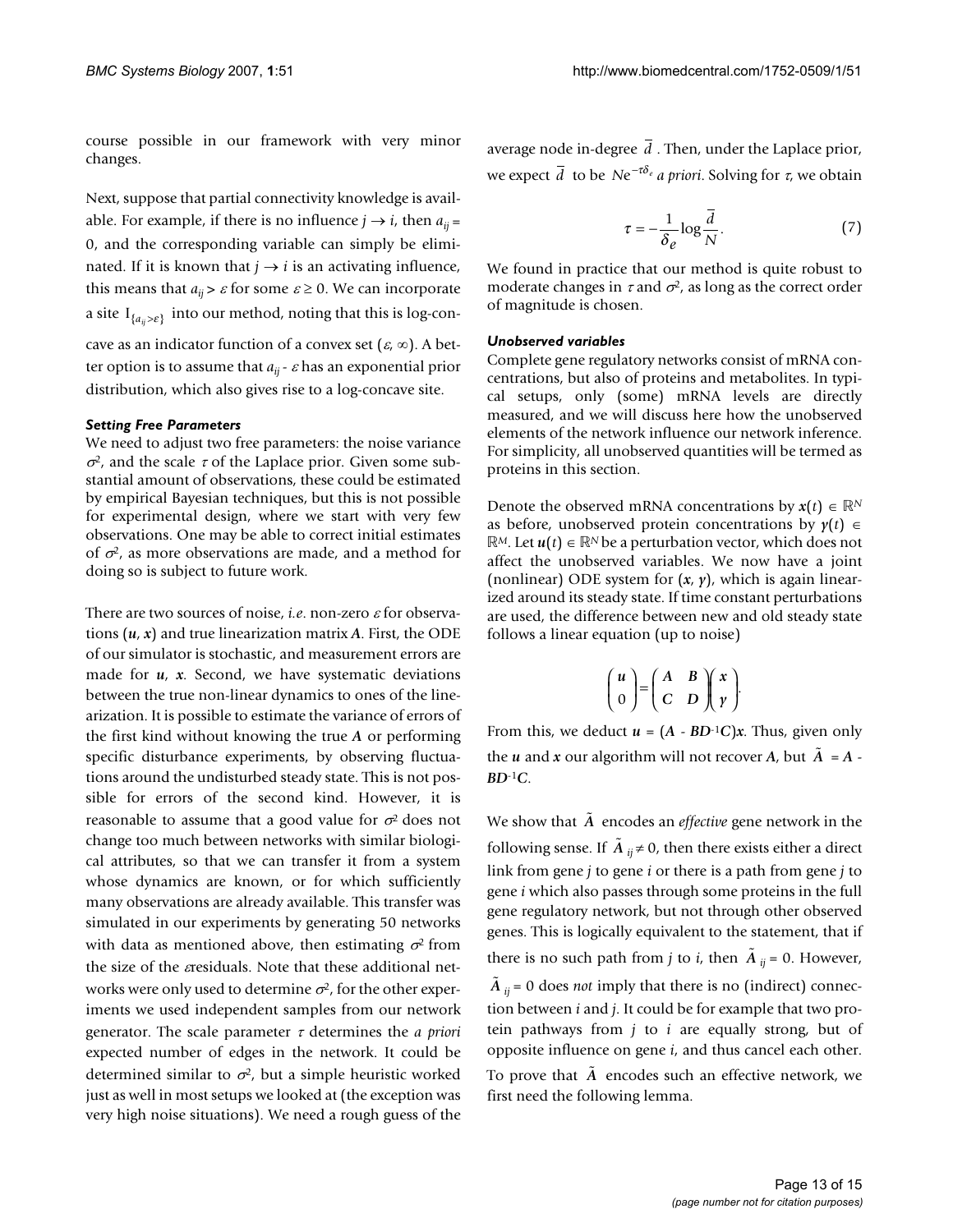**Lemma 1**. Let  $W \in \mathbb{R}^{n,n}$  be the weighted adjacency matrix of *a directed graph, in that i*  $\leftarrow$  *j has weight w<sub>ij</sub>, and the edge is present iff*  $w_{ii} \neq 0$ . Assume that *W* is nonsingular. The following *holds: if*  $(W^{-1})_{ii} \neq 0$ , *then there exists some directed path j*  $\rightarrow$  *i*.

*Proof.* We prove the logical converse. For  $i = j$ , there is always a path of length 0 from *i* to *i*, so the lemma makes no statement. For  $i \neq j$ , assume that there is no directed path from *j* to *i*. Let *J* be the set of all nodes reachable by *j* (note that  $j \in J$ ), and let *I* be its complement.  $i \in I$  by our assumption. Without loss of generality, assume that *J* =  $\{1, ..., |J|\}$ , noting that this can always be achieved by renaming nodes, without changing the network. Now,

$$
W = \left(\begin{array}{cc} W_J & W_{J,I} \\ 0 & W_I \end{array}\right).
$$

If  $W_{IJ}$  was not zero, there would be some element in *I* reachable from *J*, therefore from *j*, so  $I \cap J \neq \emptyset$ , a contradiction. From the special form of *W* we have that  $|W|$  =  $|W_J||W_I|$ , so that both  $W_J$ ,  $W_I$  are nonsingular. Now,

$$
W^{-1} = \begin{pmatrix} W_I^{-1} & R \\ 0 & W_I^{-1} \end{pmatrix},
$$

with  $R = -W_J^{-1}W_{J,I}W_I^{-1}$ . This proves the lemma.  $\Box$ 

Back to the effective gene network, we have that  $\tilde{A}_{ij} = A_{ij}$ .  $\sum_{k,l} B_{ik}(D^{-1})_{kl} C_{li}$ . Suppose there is no path from  $j \to i$  passing through  $\geq 0$  proteins only in the full network. Then,  $A_{ii}$ = 0 (no direct gene-gene link). Furthermore,  $B_{ik}(D^{-1})_{kl}C_{li} \neq$ 0 for some *k, l* would mean a path from gene *j* to protein *l*, then to protein *k* via potentially other proteins (apply the lemma above with  $W = D$ ), then to gene *i*. Therefore, all terms in the sum are zero, and  $\tilde{A}_{ij} = 0$ .

While we can thus recover an effective network, the knowledge of  $\tilde{A}$  does not uniquely determine *A*, *B*, *C*, or *D*, or in fact even the number *M* of unobserved variables.

#### **Availability and Requirements**

The methods described in the paper are available as a Matlab package at [http://www.kyb.tuebingen.mpg.de/sparse](http://www.kyb.tuebingen.mpg.de/sparselinearmodel) [linearmodel](http://www.kyb.tuebingen.mpg.de/sparselinearmodel). The code makes use of C++ MEX files for core routines, pre-complied binaries are provided for Windows and Linux 32 bit operating systems. The code is published under the GNU GPL licence, for commercial use please contact the authors.

#### **Authors' contributions**

FS was involved in defining the problem statement, and FS, MS decided on the model solution. FS carried out the numerical experiments and performed the comparison to [3]. MS designed and implemented the computational framework of the approximate inference algorithm. KT proposed to look at the experimental design problem and helped to dicuss the plausibility of the work, as well as relations to other proposed approaches. All authors contributed significantly to the writing of the final manuscript.

#### **Additional material**

#### **Additional file 1**

*Implementation details. The text describes how to sample small-world networks, how the parameters of the simulator were chosen, and describes in detail how the re-implementation of the method [3] was performed.* Click here for file

[\[http://www.biomedcentral.com/content/supplementary/1752-](http://www.biomedcentral.com/content/supplementary/1752-0509-1-51-S1.pdf) 0509-1-51-S1.pdf]

#### **References**

- Yeung MKS, Tegnér J, Collins JJ: [Reverse engineering gene net](http://www.ncbi.nlm.nih.gov/entrez/query.fcgi?cmd=Retrieve&db=PubMed&dopt=Abstract&list_uids=11983907)**[works using singular value decomposition and robust regres](http://www.ncbi.nlm.nih.gov/entrez/query.fcgi?cmd=Retrieve&db=PubMed&dopt=Abstract&list_uids=11983907)[sion.](http://www.ncbi.nlm.nih.gov/entrez/query.fcgi?cmd=Retrieve&db=PubMed&dopt=Abstract&list_uids=11983907)** *PNAS* 2002, **99:**6163-6168.
- 2. Kholodenko BN, Kiyatkin A, Bruggeman FJ, Sontag E, Westerhoff HV, Hoek JB: **[Untangling the wires: A strategy to trace functional](http://www.ncbi.nlm.nih.gov/entrez/query.fcgi?cmd=Retrieve&db=PubMed&dopt=Abstract&list_uids=12242336) [interactions in signaling and gene networks.](http://www.ncbi.nlm.nih.gov/entrez/query.fcgi?cmd=Retrieve&db=PubMed&dopt=Abstract&list_uids=12242336)** *PNAS* 2002, **99(20):**12841-12846.
- 3. Tegnér J, Yeung MKS, Hasty J, Collins JJ: **[Reverse engineering gene](http://www.ncbi.nlm.nih.gov/entrez/query.fcgi?cmd=Retrieve&db=PubMed&dopt=Abstract&list_uids=12730377) [networks: Integrating genetic perturbations with dynamical](http://www.ncbi.nlm.nih.gov/entrez/query.fcgi?cmd=Retrieve&db=PubMed&dopt=Abstract&list_uids=12730377) [modeling.](http://www.ncbi.nlm.nih.gov/entrez/query.fcgi?cmd=Retrieve&db=PubMed&dopt=Abstract&list_uids=12730377)** *PNAS* 2003, **100(10):**5944-5949.
- 4. Sontag E, Kiyatkin A, Kholodenko BN: **[Inferring dynamic archi](http://www.ncbi.nlm.nih.gov/entrez/query.fcgi?cmd=Retrieve&db=PubMed&dopt=Abstract&list_uids=15037511)[tecture of cellular networks using time series of gene expres](http://www.ncbi.nlm.nih.gov/entrez/query.fcgi?cmd=Retrieve&db=PubMed&dopt=Abstract&list_uids=15037511)**[sion, protein and metabolite data.](http://www.ncbi.nlm.nih.gov/entrez/query.fcgi?cmd=Retrieve&db=PubMed&dopt=Abstract&list_uids=15037511) **20(12):**1877-1886.
- 5. Schmidt H, Cho KH, Jacobsen E: **Identification of Small Scale Biochemical Networks based on General Type System Perturbations.** *FEBS* 2005, **272:**2141-2151.
- 6. Hartemink AJ, Gifford DK, Jaakkola TS, Young RA: **Bayesian Methods for Elucidating Genetic Regulatory Networks.** *IEEE Intelligent Systems* 2002, **17(2):**37-43.
- 7. Friedman N, Linial M, Nachman I, Pe'er D: **[Using Bayesian Net](http://www.ncbi.nlm.nih.gov/entrez/query.fcgi?cmd=Retrieve&db=PubMed&dopt=Abstract&list_uids=11108481)[works to Analyze Expression Data.](http://www.ncbi.nlm.nih.gov/entrez/query.fcgi?cmd=Retrieve&db=PubMed&dopt=Abstract&list_uids=11108481)** *Journal of Computational Biology* 2000, **7(3/4):**601-620.
- 8. Shmulevich I, Dougherty ER, Kim S, Zhang W: **[Probabilistic](http://www.ncbi.nlm.nih.gov/entrez/query.fcgi?cmd=Retrieve&db=PubMed&dopt=Abstract&list_uids=11847074) [Boolean networks: a rule-based uncertainty model for gene](http://www.ncbi.nlm.nih.gov/entrez/query.fcgi?cmd=Retrieve&db=PubMed&dopt=Abstract&list_uids=11847074) [regulatory networks.](http://www.ncbi.nlm.nih.gov/entrez/query.fcgi?cmd=Retrieve&db=PubMed&dopt=Abstract&list_uids=11847074)** *Bioinformatics* 2002, **18(2):**261-274.
- 9. Fire A, Xu S, Montgomery MK, Kostas SA, Driver SE, Mello CC: **[Potent and specific genetic interference by double-stranded](http://www.ncbi.nlm.nih.gov/entrez/query.fcgi?cmd=Retrieve&db=PubMed&dopt=Abstract&list_uids=9486653) [RNA in Caenorhabditis elegans.](http://www.ncbi.nlm.nih.gov/entrez/query.fcgi?cmd=Retrieve&db=PubMed&dopt=Abstract&list_uids=9486653)** *Nature* 1998, **391(6669):**806-811.
- 10. Gardner TS, Cantor CR, Collins JJ: **[Construction of a genetic tog](http://www.ncbi.nlm.nih.gov/entrez/query.fcgi?cmd=Retrieve&db=PubMed&dopt=Abstract&list_uids=10659857)[gle switch in Escherichia coli.](http://www.ncbi.nlm.nih.gov/entrez/query.fcgi?cmd=Retrieve&db=PubMed&dopt=Abstract&list_uids=10659857)** *Nature* 2000, **403(6767):**339-342.
- 11. Ljung L: *System Identification Theory for the user* 2nd edition. Upper Saddle River, New Jersey: Prentice Hall; 1999.
- 12. Peeters R, Westra R: **On the identification of sparse gene regulatory networks.** *Proc 16th Intern Symp on Mathematical Theory of Networks* 2004.
- 13. Tibshirani R: **Regression Shrinkage and Selection via the Lasso.** *Journal of Roy Stat Soc B* 1996, **58:**267-288.
- 14. Rogers S, Girolami M: **[A Bayesian regression approach to the](http://www.ncbi.nlm.nih.gov/entrez/query.fcgi?cmd=Retrieve&db=PubMed&dopt=Abstract&list_uids=15879452) [inference of regulatory networks from gene expression data.](http://www.ncbi.nlm.nih.gov/entrez/query.fcgi?cmd=Retrieve&db=PubMed&dopt=Abstract&list_uids=15879452)** *Bioinformatics* 2005, **21(14):**3131-3137.